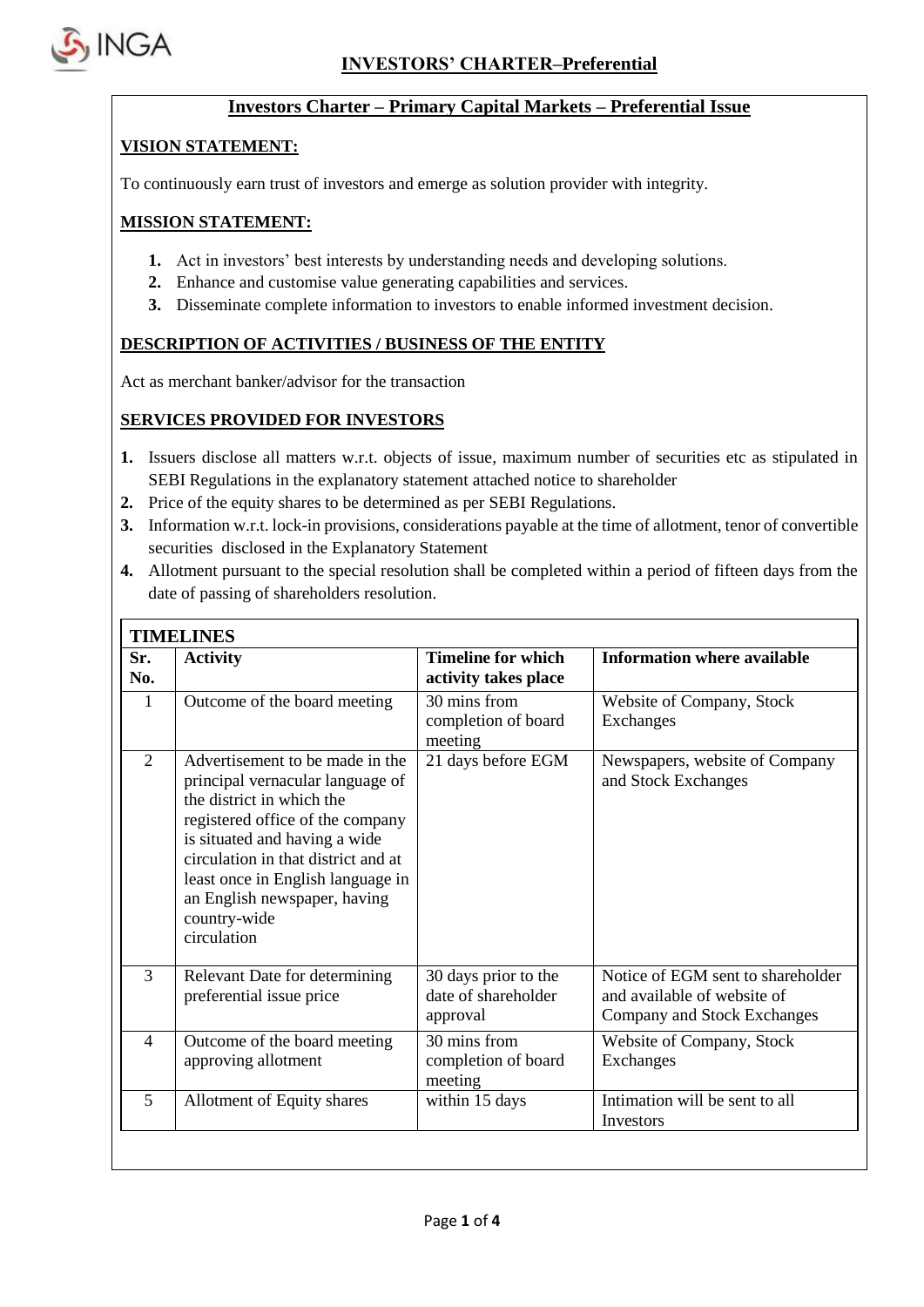

# **RIGHTS OF INVESTORS**

- **1.** Receive the notice and the explanatory statement with the required details about the proposed preferential issue
- **2.** Right to seek clarification in accordance with the grievance redressal mechanism policy of the company
- **3.** Such other rights, as may be available to a shareholder of a listed public company under the Companies Act, the Listing Regulations and the AoA of the Company and other applicable laws

# **DO's and DON'Ts FOR INVESTORS**

- **1.** Provide correct and factual details as requested by the Issuer for compliance with requirements under Companies, Act, 2013, SEBI ICDR and other relevant rules and regulations.
- **2.** Pay full consideration at the time of allotment in case of equity shares. In case of warrants, pay at least 25% of the consideration at the time of allotment
- **3.** Not delay in making the payments.
- **4.** Ensure that payment is done only from the allottee's bank account.

# **INVESTOR GRIEVANCE REDRESSAL MECHANISM AND HOW TO ACCESS IT**



## **TIMELINES FOR RESOLUTION OF INVESTOR GRIEVANCES - PREFERENTIAL ISSUE**

| Sr. No | <b>Activity</b>                                                                                                                                       | No. of calendar days |
|--------|-------------------------------------------------------------------------------------------------------------------------------------------------------|----------------------|
|        | Investor grievance received by the Issuer and/or the RTA                                                                                              | т                    |
|        | The Issuer and/or the RTA to respond to the investor with an<br>acceptable reply                                                                      | $T+10$               |
| 3      | The Issuer and/or the RTA and the investor shall exchange<br>between themselves additional information related to the<br>grievance, wherever required | Between T and $T+10$ |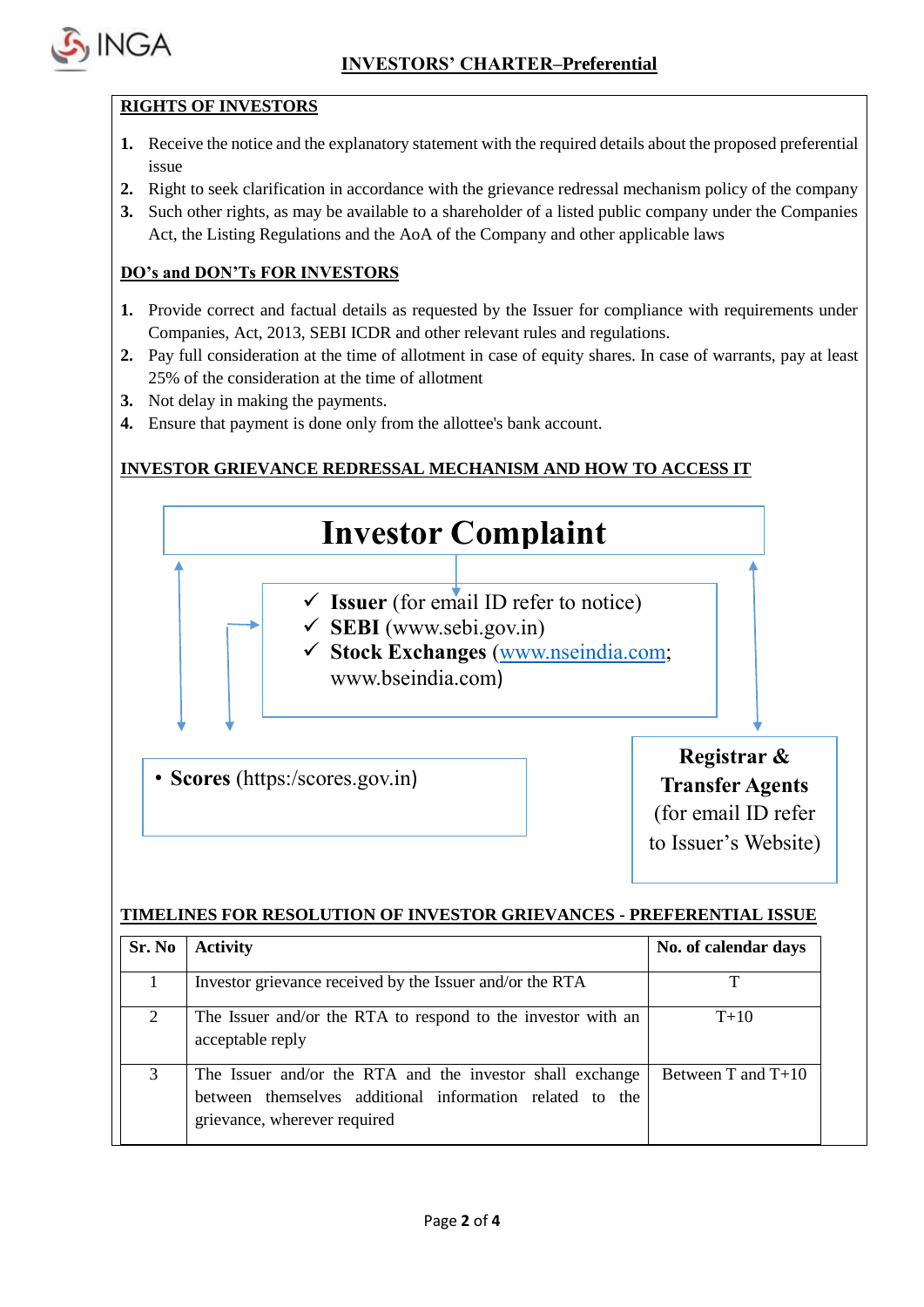

# **INVESTORS' CHARTER–Preferential**

| In case any further coordination / information is required by Issuer<br>/ RTA, final response to the investor should be sent | Up to $T+20$ |  |
|------------------------------------------------------------------------------------------------------------------------------|--------------|--|
| Best efforts will be undertaken by Merchant bank to respond to the grievance within<br>$T + 30$                              |              |  |

**Note:**

**It is not mandatory for the Issuer to appoint a Merchant Banker or any other entity as Advisor or Arranger for the Preferential Issue and even if appointed, they are NOT involved in the entire process of Issuance. Hence the Investors will have to take up their grievance/s directly with the Company AND /OR RTAs.**

#### **Nature of investor grievance for which the aforesaid timeline is applicable**

- **1.** Delay in refunds, if any
- **2.** Non-receipt of notice or other relevant communication
- **3.** Non receipt of securities in demat account
- **4.** Any other grievance as may be informed from time to time

#### **Mode of receipt of investor grievance**

The following modes of receipt will be considered valid for processing the grievances in the timelines discussed above

- **1.** Letter from the investor addressed to the merchant bank at its address mentioned in any relevant communication, detailing nature of grievance, details of application, details of bank account, date of application etc
- **2.** E-mail from the investor addressed to the merchant bank at its e-mail address mentioned in the in the notice or any other relevant communication, detailing nature of grievance, details of application, details of bank account, date of application etc
- **3.** On SEBI Complaints Redress System (SCORES) platform.

## **Nature of enquiries for which the Merchant bank/Advisor/ Arranger shall endeavour to resolve such**

#### **enquiries/ queries promptly during the issue period.**

- **1.** Process for applying in the issue and making payments
- **2.** Terms of the issue, pricing, allotment methodology, issue period, date of allotment, date of listing
- **3.** Any other query of similar nature

## **RESPONSIBILITIES OF INVESTORS**

- **1.** Stockholders should read notice and other related literature carefully.
- **2.** Investor shall comply with regulatory requirement including investment limit under which it is governed for example insurance companies, FPIs, Mutual Funds etc before investing in listed companies.
- **3.** Investor shall obtain required approval, if any before making investment
- **4.** Investors should fully understand the terms of investment and timelines involved in the issue process as disclosed in the offer document, application form, and issue related literature.
- **5.** Investor to confirm and ensure that it is not directly or indirectly, debarred from accessing the capital market or have been restrained by any regulatory authority from directly or indirectly acquiring the Equity Shares.
- **6.** Investor to confirm that it is not declared as wilful defaulter as per RBI circular.
- **7.** Investor shall transfer subscription money to Company in reasonable time to ensure allotment get completed in 15 days from the date of special resolution.
- **8.** Investor should consult his or her own tax consultant with respect to the specific tax implications arising out of their participation in the issue.